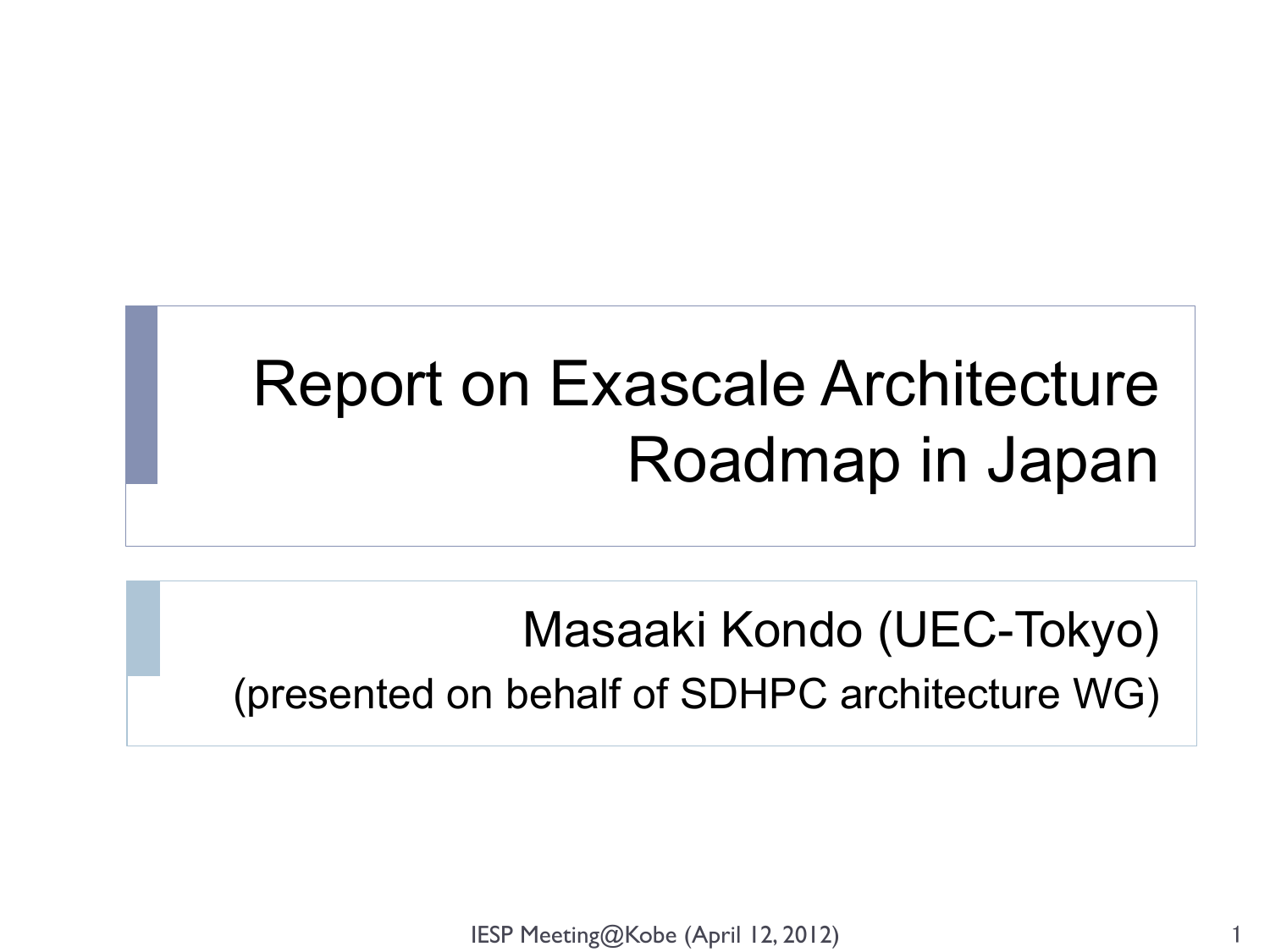# Our Mission

- ▶ Studying key technologies in achieving Exascale systems available in 2018-2020
- ▶ Investigating effective Exascale architectures for target sciences in collaboration with application WG
- ▶ Developing roadmap towards Exascale systems
	- } Performance prediction based on technological trends
	- Listing technological challenges to Exascale systems
	- } Breaking down R&D issues
		- **▶ Processor architecture**
		- } Memory subsystem
		- } Managing huge-scale parallelism, Interconnection network
		- **▶ Power efficiency**
		- **▶ Dependability**
- ▶ Presenting an image of Exascale systems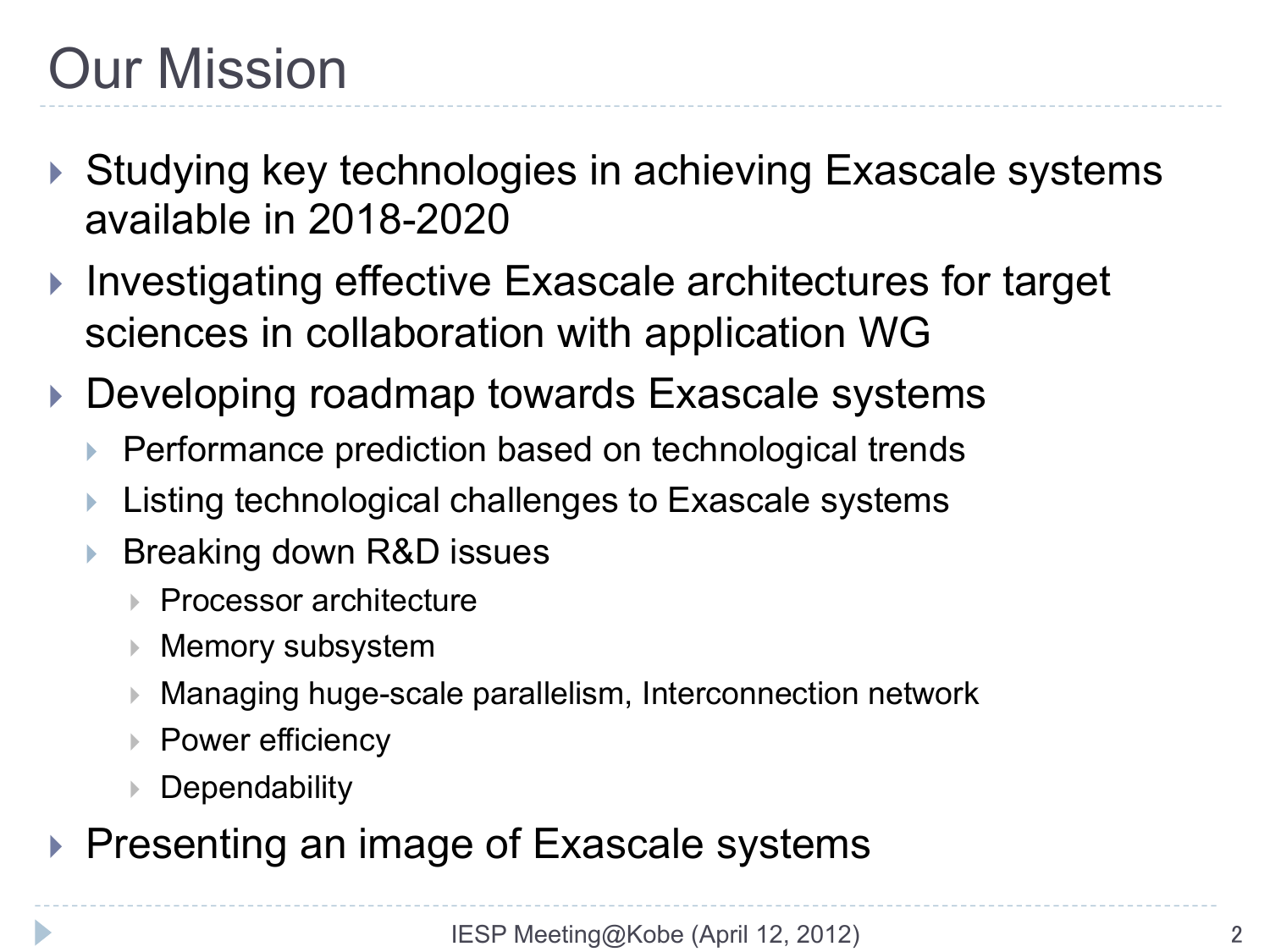# Strategic Development of Exascale Systems

### **Exascale systems**

- } Cannot be built upon traditional technological advances.
- Needs special efforts in architecture / system software for developing effective (useful) Exascale systems

▶ Strategy

- ▶ HW/SW/Application co-design
- } Close cooperation with the application WG
- } Architecture design suited for target application requirements
- Exploring best-matching between available technologies and application requirements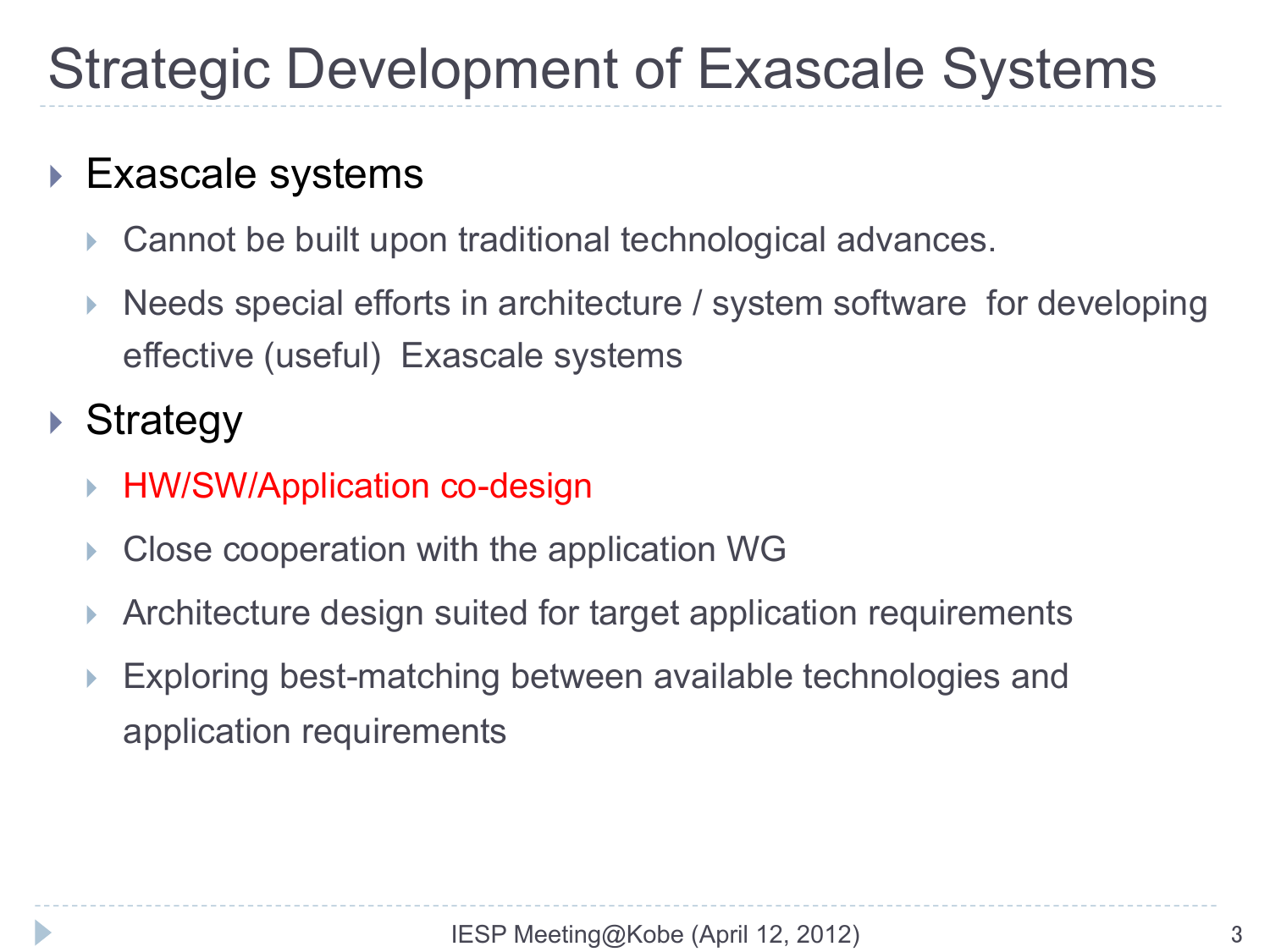## System Requirement for Target Sciences

- System performance
	- } FLOPS: 800 2500PFLOPS
	- } Memory capacity: 10TB 500PB
	- Memory bandwidth:  $0.001 1.0$  B/F
	- Example applications
		- Small capacity requirement
			- MD, Climate, Space physics, ...
		- Small BW requirement
			- $\Box$  Quantum chemistry, ...
		- High capacity/BW requirement
			- $\Box$  Incompressibility fluid dynamics, ...
- ▶ Interconnection Network
	- } Not enough analysis has been carried out
	- } Some applications need >1us latency and large bisection BW
- ▶ Storage
	- $\triangleright$  There is not so big demand

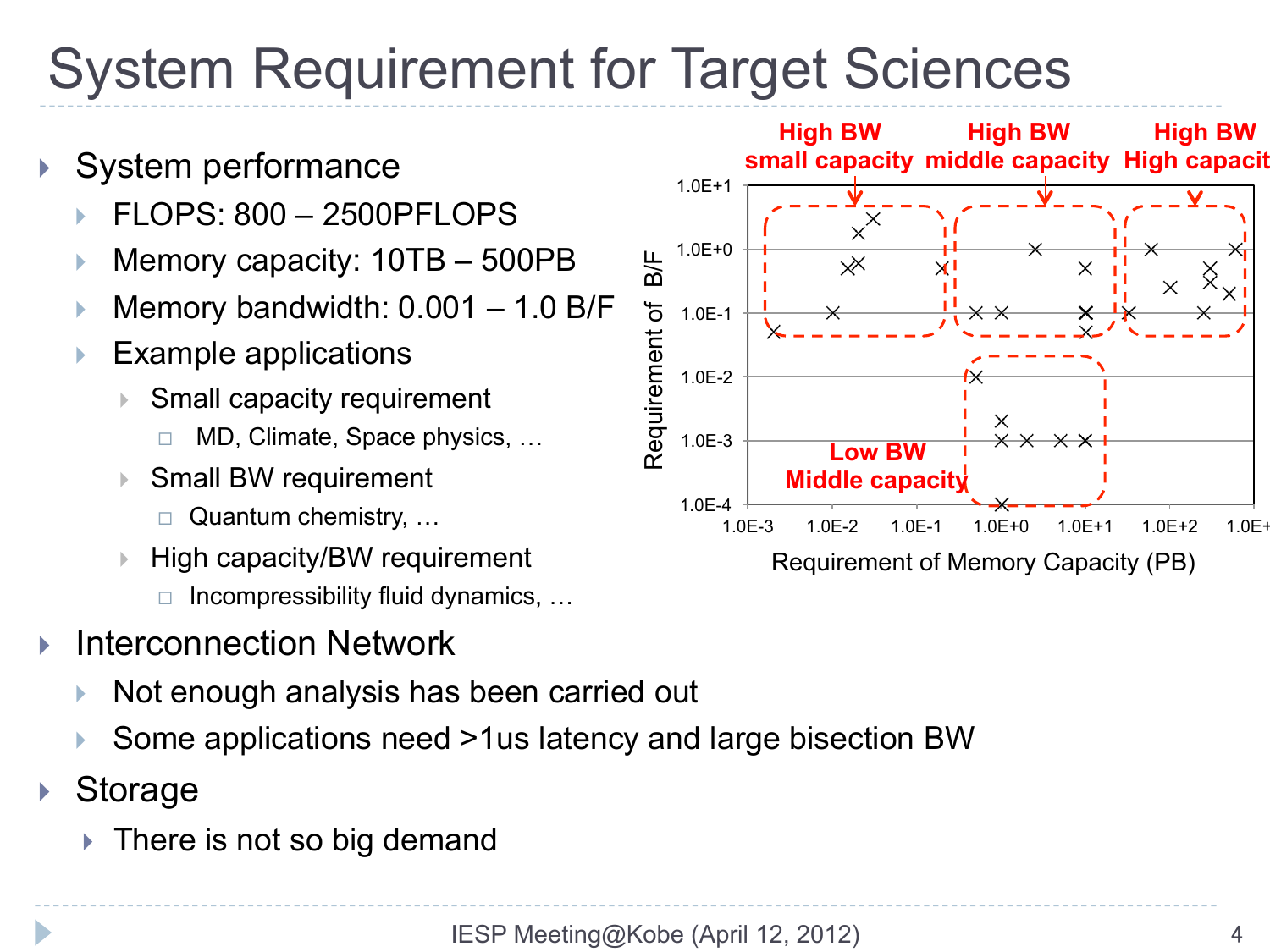## Candidate of ExaScale Architecture

### ▶ Four types of architectures are considered

- **General Purpose (GP)** 
	- } Ordinary CPU-based MPPs
	- } e.g.) K-Computer, GPU, Blue Gene, x86-based PC-clusters
- **Capacity-Bandwidth oriented (CB)** 
	- With expensive memory-I/F rather than computing capability
	- e.g.) Vector machines
- Reduced Memory (RM)
	- } With embedded (main) memory
	- e.g.) SoC, MD-GRAPE4, Anton
- ▶ Compute Oriented (CO)
	- ▶ Many processing units
	- } e.g.) ClearSpeed, GRAPE-DR

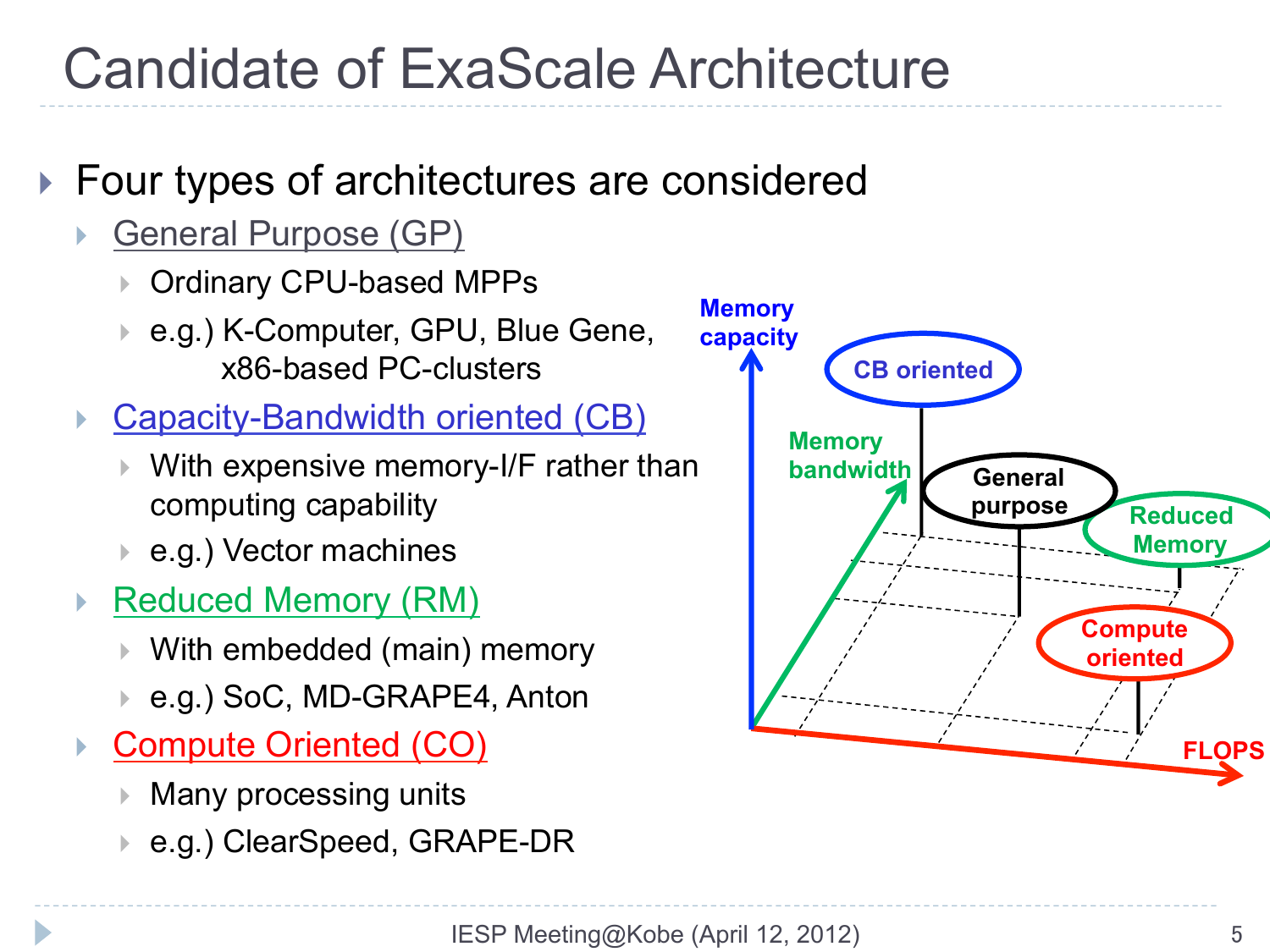## Performance Projection

- ▶ Performance projection for an HPC system in 2018
	- ▶ Achieved through continuous technology development
	- ▶ Constraints: 20 30MW electricity & 2000sqm space

| <b>Node Performance</b>     | <b>Total CPU</b><br>Performance<br>(PetaFLOPS) | <b>Total Memory</b><br><b>Bandwidth</b><br>(PetaByte/s) | <b>Total Memory</b><br>Capacity<br>(PetaByte) | Byte / Flop |
|-----------------------------|------------------------------------------------|---------------------------------------------------------|-----------------------------------------------|-------------|
| <b>General Purpose</b>      | $200 - 400$                                    | $20 - 40$                                               | $20 - 40$                                     | 0.1         |
| <b>Capacity-BW Oriented</b> | $50 - 100$                                     | $50 - 100$                                              | $50 - 100$                                    | 1.0         |
| <b>Reduced Memory</b>       | $500 - 1000$                                   | 250~500                                                 | $0.1 - 0.2$                                   | 0.5         |
| <b>Compute Oriented</b>     | 1000~2000                                      | $5 - 10$                                                | $5 - 10$                                      | 0.005       |

| <b>Network</b>            |                  |                 |                            |               | Storage    |                               |                                           |
|---------------------------|------------------|-----------------|----------------------------|---------------|------------|-------------------------------|-------------------------------------------|
|                           |                  |                 |                            | <b>Min</b>    | <b>Max</b> | <b>Total Capacity</b>         | <b>Total Bandwidth</b>                    |
|                           | Injection P-to-P |                 | <b>Bisection Latency</b>   |               | Latency    | 1EB                           | 10TB/s                                    |
| High-radix<br>(Dragonfly) |                  | 32 GB/s 32 GB/s | 2.0 PB/s                   | <b>200 ns</b> | $1000$ ns  | 100 times larger<br>than main | For saving all data<br>in memory to disks |
| Low-radix                 |                  |                 | 128 GB/s 16 GB/s 0.13 PB/s | $100$ ns      | 5000 ns    | memory                        | within 1000-sec.                          |
| (4D Torus)                |                  |                 |                            |               |            |                               |                                           |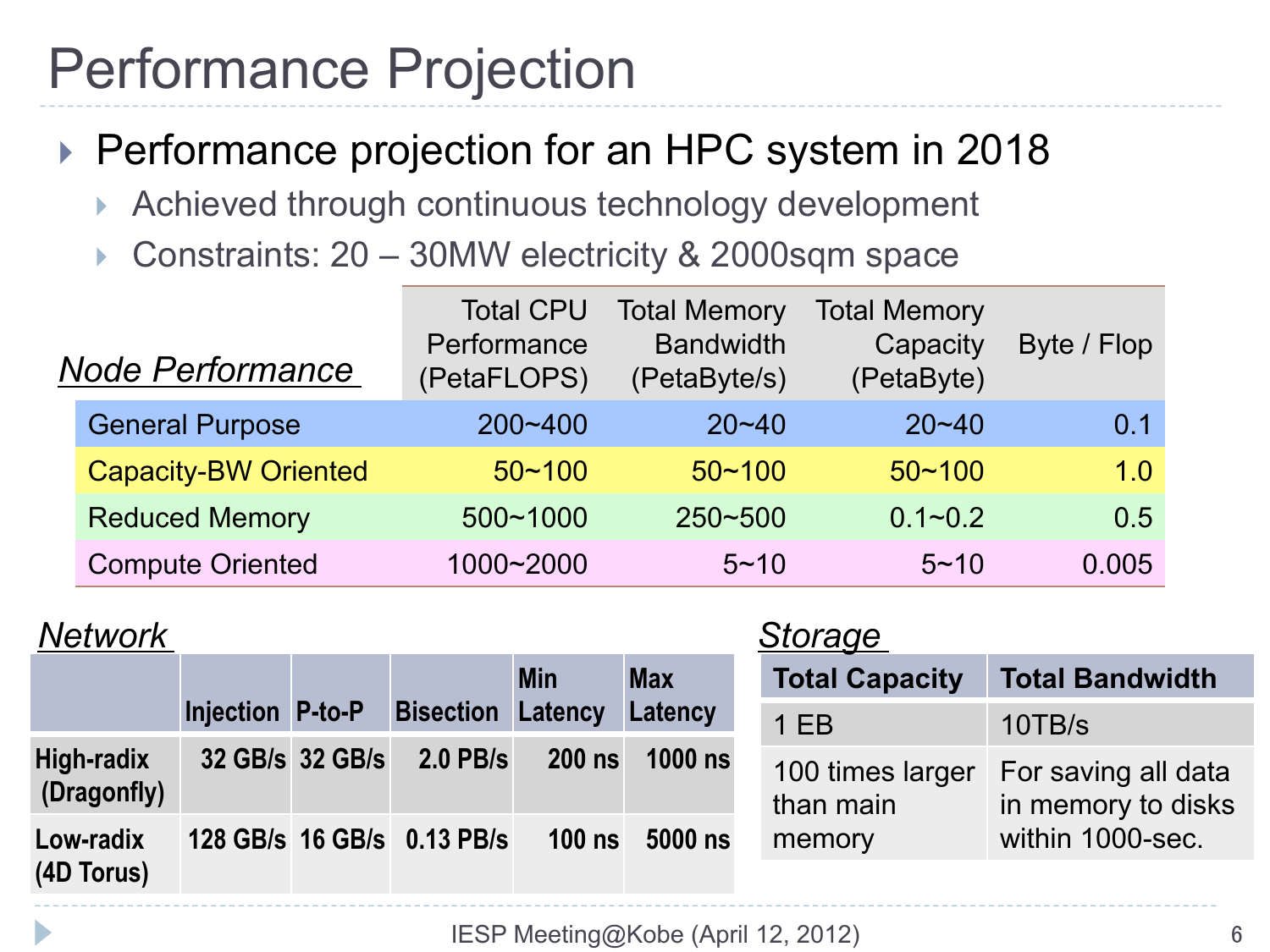### Gap Between Requirement and Technology Trends

- Mapping four architectures onto science requirement
- Projected performance vs. science requirement
	- Big gap between projected and required performance



*Needs national research project for science-driven HPC systems*

IESP Meeting@Kobe (April 12, 2012)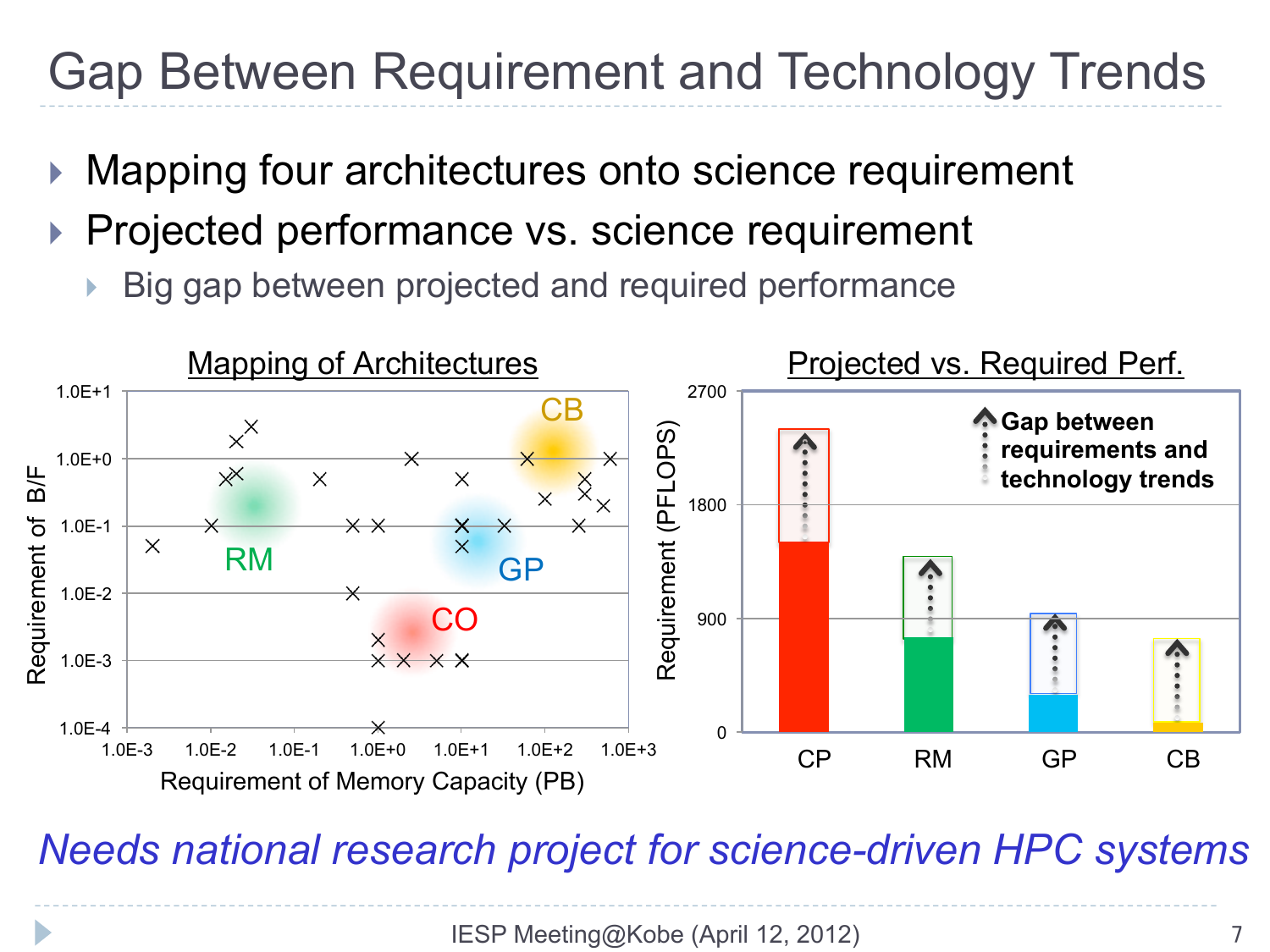### Issues Towards Exascale Systems

- ▶ There are several issues for developing science-driven Exascale Systems
- **▶ Common issues** 
	- ▶ Limitation of power consumption, system footprint, cost
- ▶ General Purpose (GP)
	- ▶ Needs to augment advantages compared to commodity machines
- ▶ Capacity-Bandwidth oriented (CB)
	- } Currently, no clear benefit compared to GP in terms of power & cost
	- Needs to improve power-performance efficiency
- ▶ Reduced memory (RM) & Compute oriented (CO)
	- } Application range is limited due to memory constraints
	- } Co-design with application people is important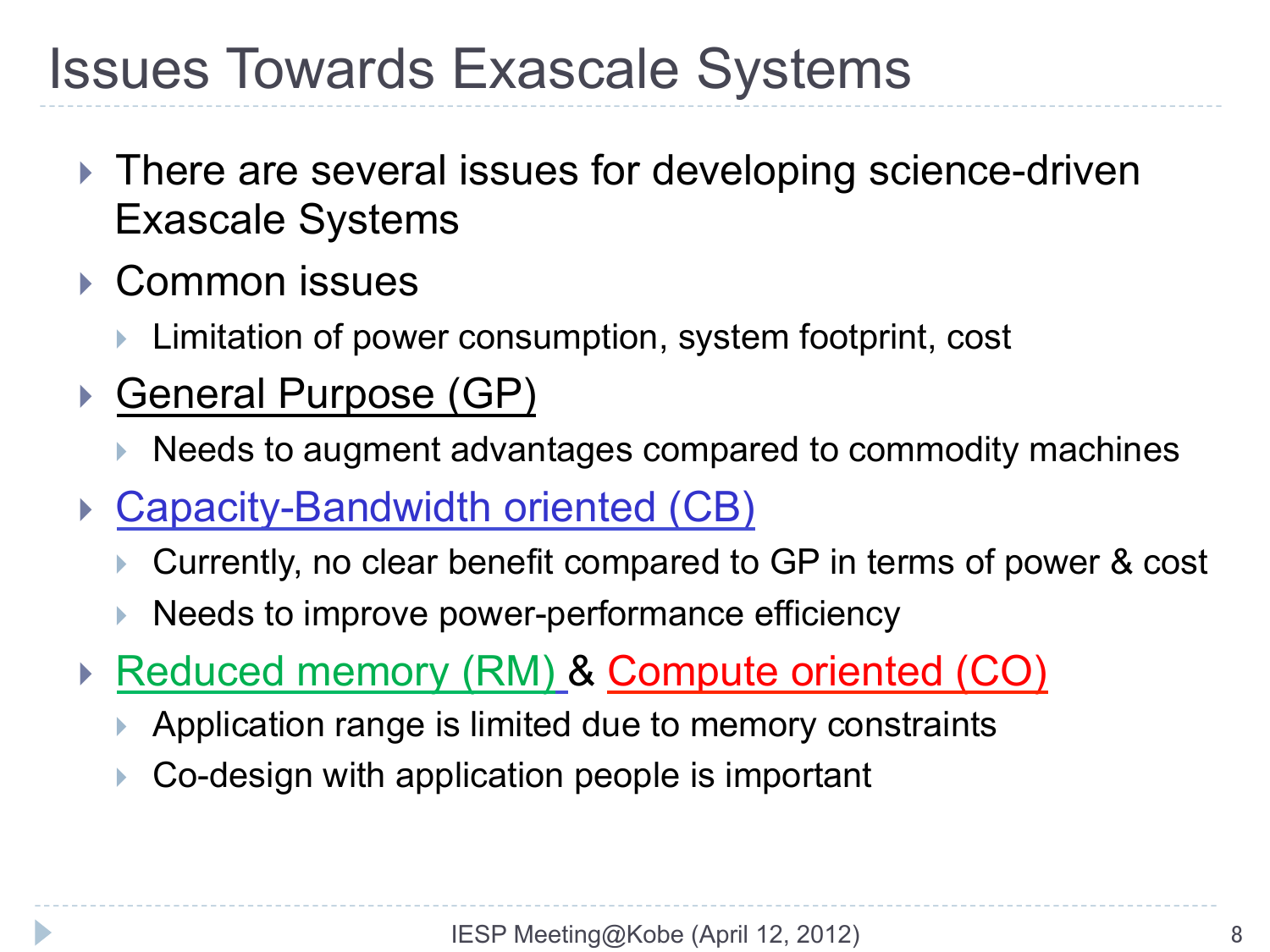### Challenges Toward Exascale System Development

- } Challenges in all architectures
	- Power efficiency, Power management, Dependability
- ▶ Challenges in each architecture
	- **General Purpose (GP)** 
		- } Multi-level memory hierarchy
		- Management of heterogeneity
	- **Capacity-Bandwidth oriented (CB)** 
		- } Memory system power reduction (3D-ICs, smart memory)
	- Reduced Memory (RM)
		- } On-chip network
		- ▶ Small memory algorithm
		- Huge-scale system management
	- **Compute Oriented (CO)** 
		- ▶ Flexibility to wide variety of sciences

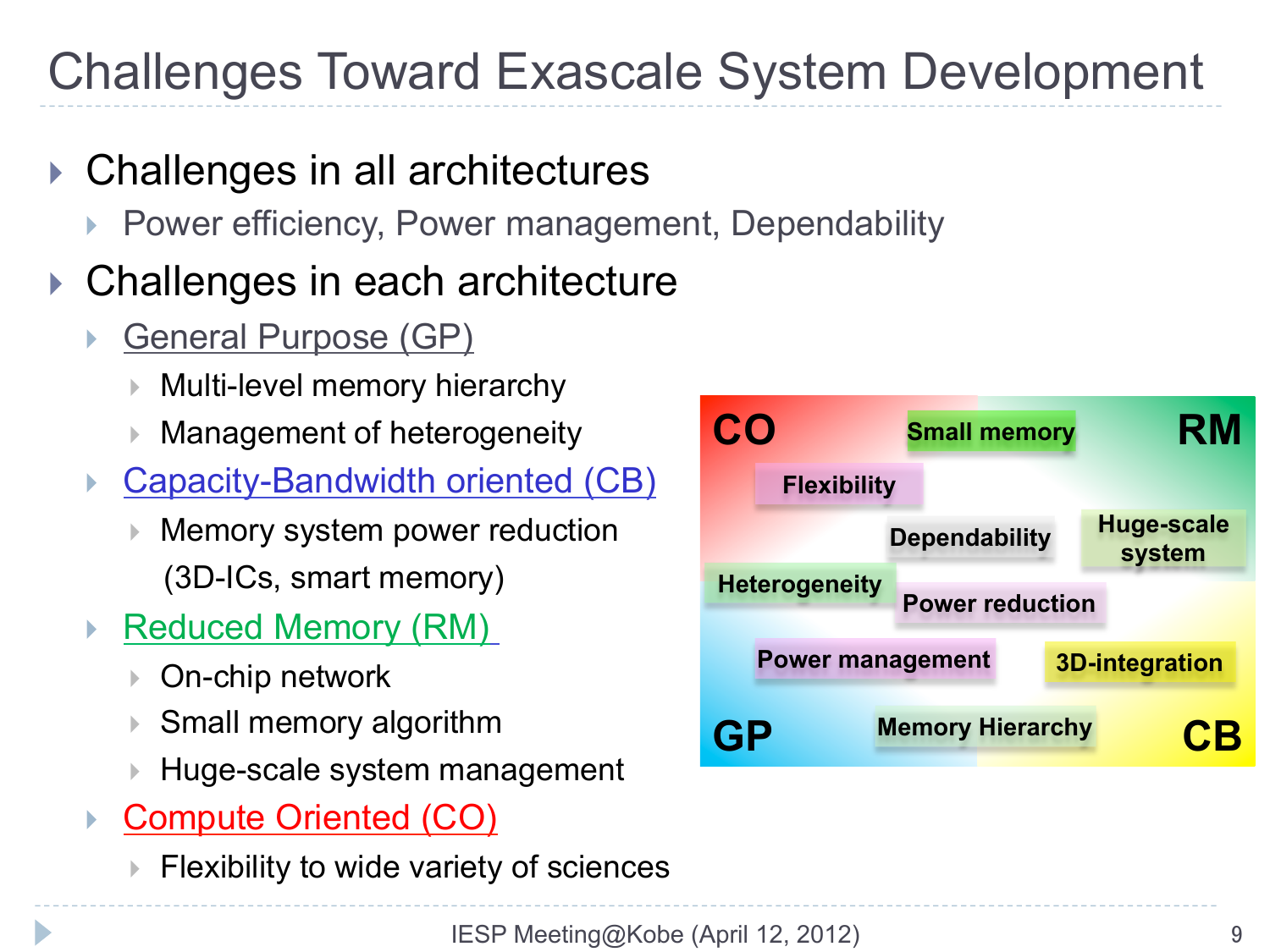## Research Directions (in part)

### ▶ Power reduction

- About 60x performance-power improvement is required beyond traditional CMOS scaling
- ▶ Possible technology candidates
	- } New devices: SOTB, 3D-IC, Near threshold Vdd
	- } Low-power memory: NVRAM, Wide-I/O, Hybrid memory cube
	- } Low-power Interconnect: power-efficient topology & switches
	- } System-level power management: power-capping, power monitoring

### ▶ Heterogeneous architecture

- Providing flexibility and high effective performance is important
- } Data-sharing between latency and throughput cores or among throughput cores
	- } Implicit data transfer or explicit sharing, cache coherence, etc.
- ▶ Communication network between latency and throughput cores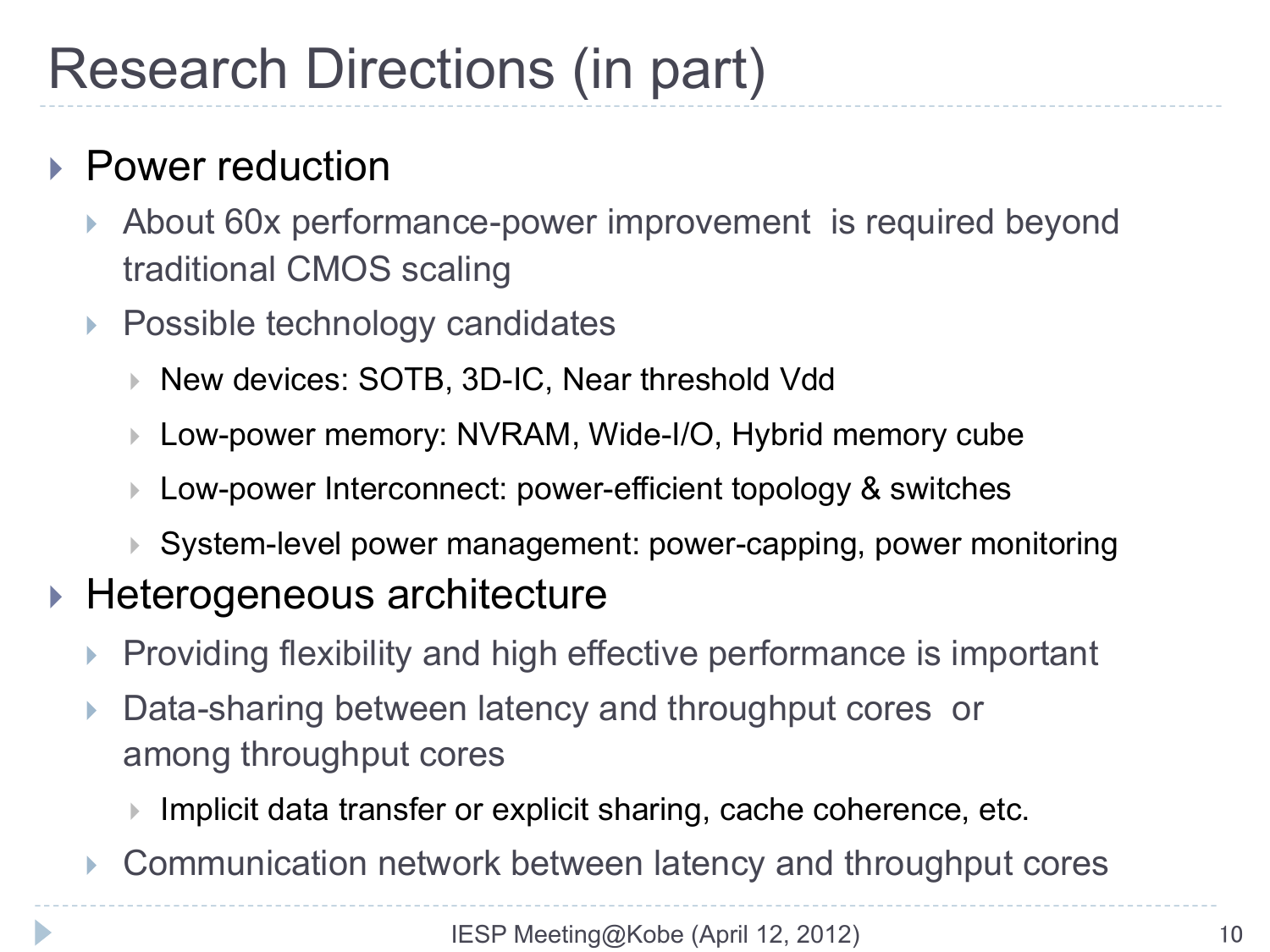# Overview of an Exascale System

- ▶ An example system image of GP architecture
	- ▶ GP is a basis of all types of architectures
- $\blacktriangleright$  Explored each of the following system layers
	- Processor arch. (core and cache configuration)
		- ▶ Latency / throughput core, on-chip main memory
	- Node arch. (connection between processor and memory)
		- ▶ CPU-memory 3D integration, #CPUs per node
	- ▶ System arch. (interconnection network)
		- ▶ High-radix / Low-radix network

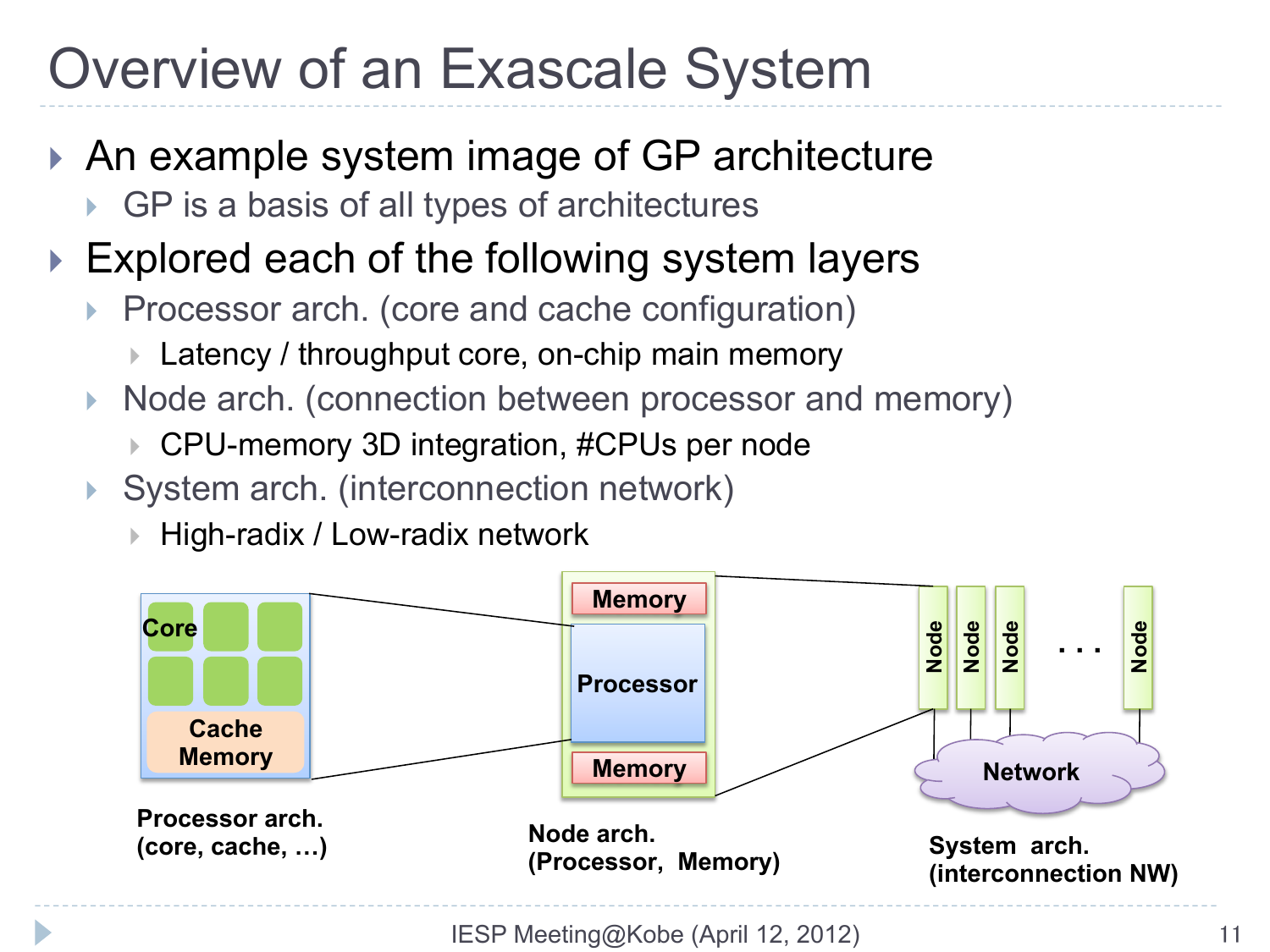### Processor Architecture

#### ▶ Latency Core (LC)

- High clock-speed
- Deep pipeline
- Out-of-order, Branch-prediction
- Cache, Prefeching, ...

#### single-thread performance



#### ▶ Throughput Core (TC)

- Low clock-speed
- Shallow pipeline
- Simple in-order

16FMA@1GHz (32GFlops) 8-threades

• Multi-thread support good power efficiency

#### } Heterogeneous

- Combined LCs and TCs (On-chip or Off-chip)
- Complicates programming both single/multi-thread perf.



|                                        | # cores         | <b>FLOPS</b> | Clock speed | LLC.         |
|----------------------------------------|-----------------|--------------|-------------|--------------|
| Latency Cores only                     | 32 <sub>2</sub> | 2TFLOPS      | 4GHz        | <b>128MB</b> |
| <b>Throughput Cores only</b>           | 512             | 16TFLOPS     | 1GHz        | 128MB        |
| Heterogeneous (area of $LC:TC = 1:1$ ) | 16L+256T        | 9TFLOPS      | 4GHz/1GHz   | 128MB        |
| (c.f. K-computer (58W/CPU)             |                 | 128GFLOPS    | 2GHz        | 6MB          |

Assumption: each core consumes 50-200W power

L1(32KB)

Reg .

.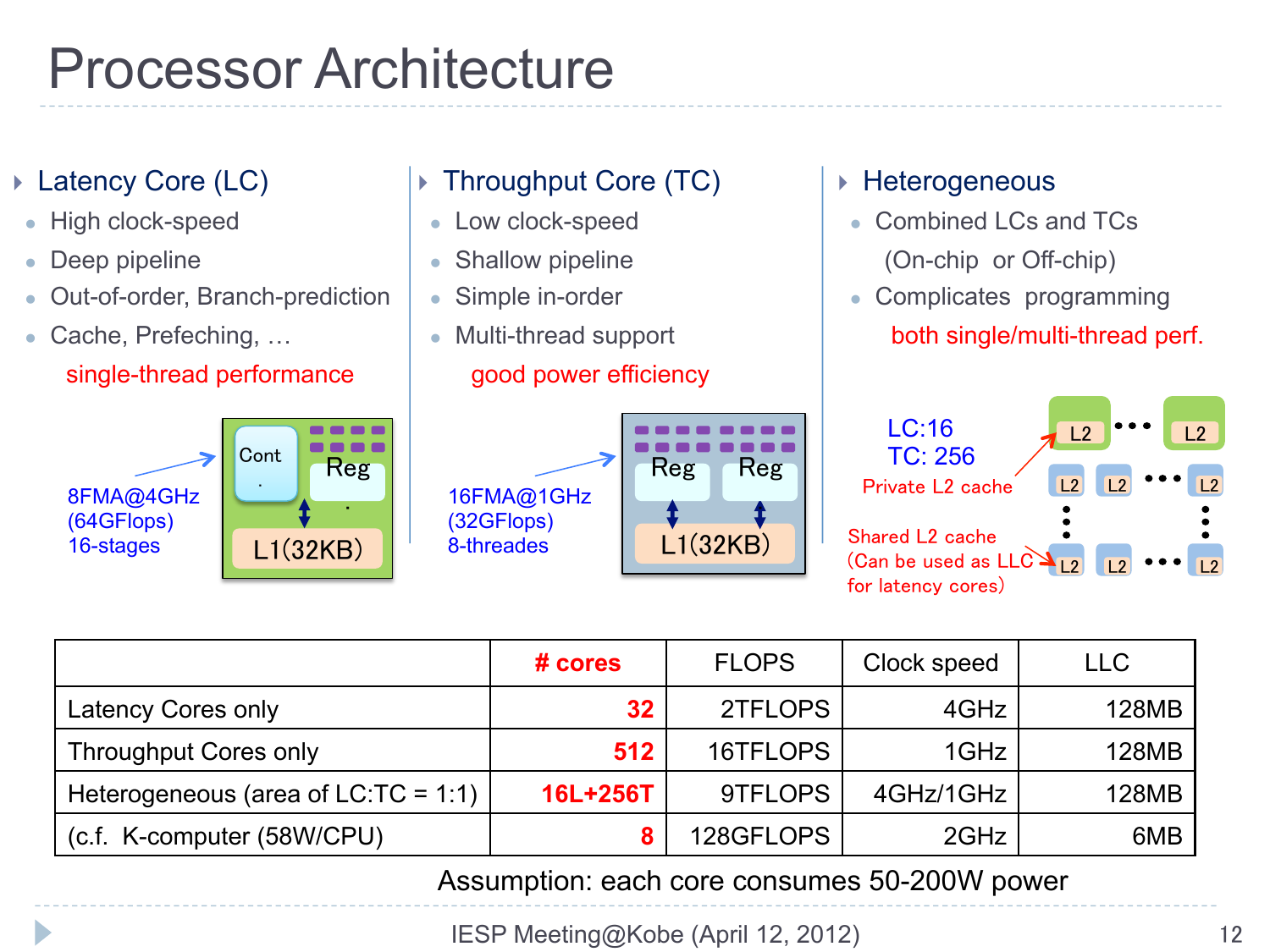## Node Architecture

#### $\blacktriangleright$  Thin node

- 3D CPU-memory integration with Wide I/O technology
- <sup>l</sup> Power: 2-20W / node
- # of nodes: 1M nodes

#### } Middle node

- Stacked DRAM with high-speed memory I/O (HMC)
- 1 CPU + Multi memory module
- $\bullet$  Power:20-200W / node
- $\bullet$  # of nodes: 100K nodes

#### ▶ Large Node

- Stacked DRAM with high-speed memory I/O (HMC)
- $\bullet$  Multi CPU + Multi memory module
- Power:  $\sim$ 2000W / node
- $\bullet$  # of nodes: 10K nodes



|                   | Performance | <b>Memory Capacity</b> | <b>Memory BW</b> | B/F            |
|-------------------|-------------|------------------------|------------------|----------------|
| <b>Thin Node</b>  | 1TFLOPS     | 8GB                    | 200GB/s          | 0 <sup>2</sup> |
| Middle Node       | 10TFLOPS    | 128GB                  | 1000GB/s         | 0.1            |
| Large Node        | 80TFLOPS    | 1024GB                 | 8000GB/s         | በ 1            |
| (c.f.) K-Computer | 128GFLOPS   | 16GB                   | 64GB/s           | 0.5            |

(We assume half of the power is consumed by processor)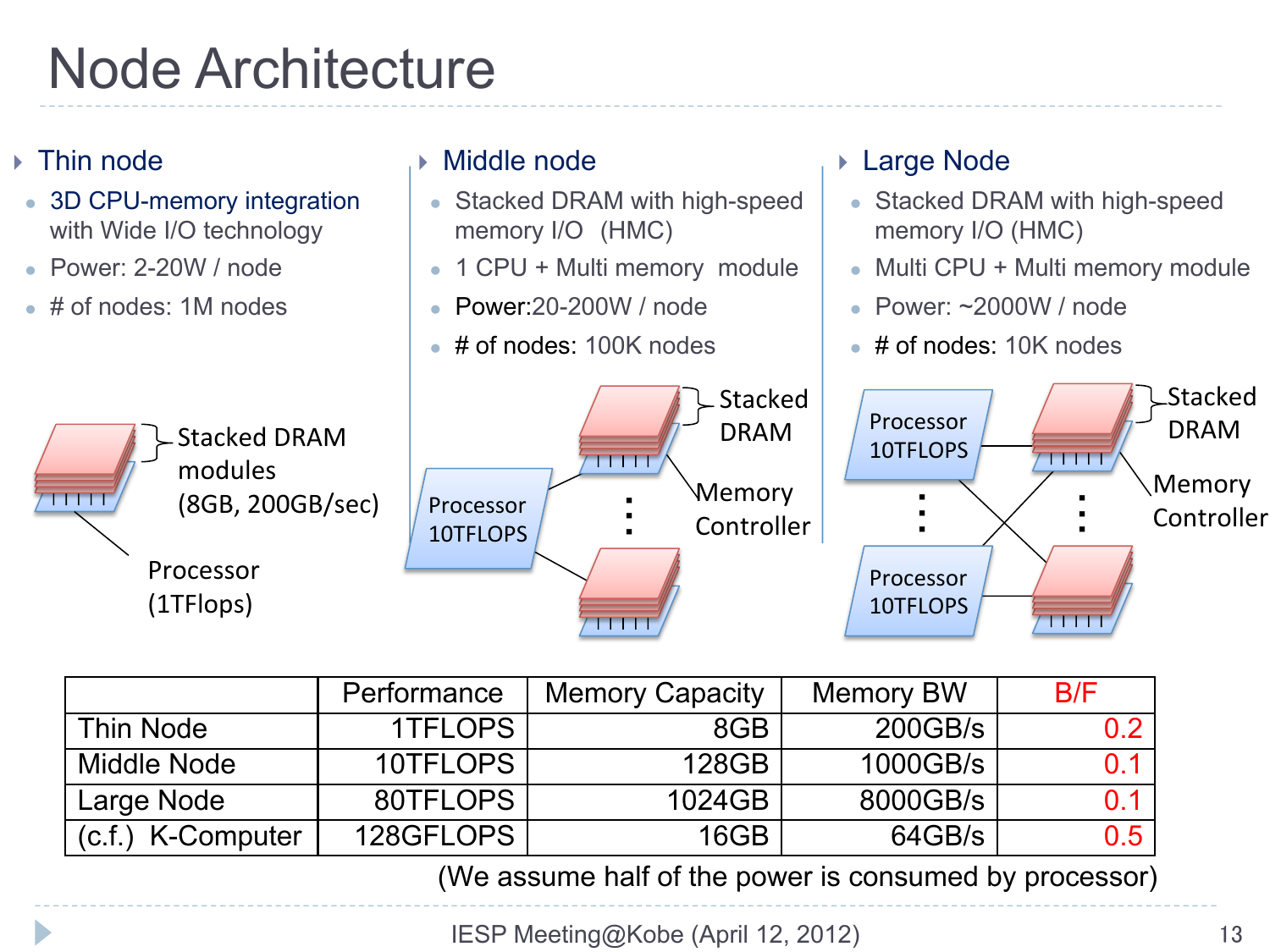## System Architecture

#### } High-radix NW (e.g. Dragonfly)

- Latency  $\odot$  latency to farthest node  $\odot$  latency to adjacent node
- Throughput  $\odot$  bisection BW

 $\circledcirc$  injection BW



- ▶ Low-radix NW (e.g. 4D-Torus)
- Latency  $\odot$  latency to adjacent node  $\odot$  latency to farthest node
- Throughput  $\odot$  injection BW  $\circledR$  bisection BW



|                       | P <sub>2</sub> P | Injection |              |       | Bisection   Min-Latency   Max-Latency |
|-----------------------|------------------|-----------|--------------|-------|---------------------------------------|
| High-Radix(Dragonfly) | 32GB/s           | 32GB/s    | $2.0$ $PB/s$ | 200ns | 1000ns                                |
| Low-Radix (4D Torus)  | 16GB/s           | 128GB/s   | $0.13$ PB/s  | 100ns | 5000ns                                |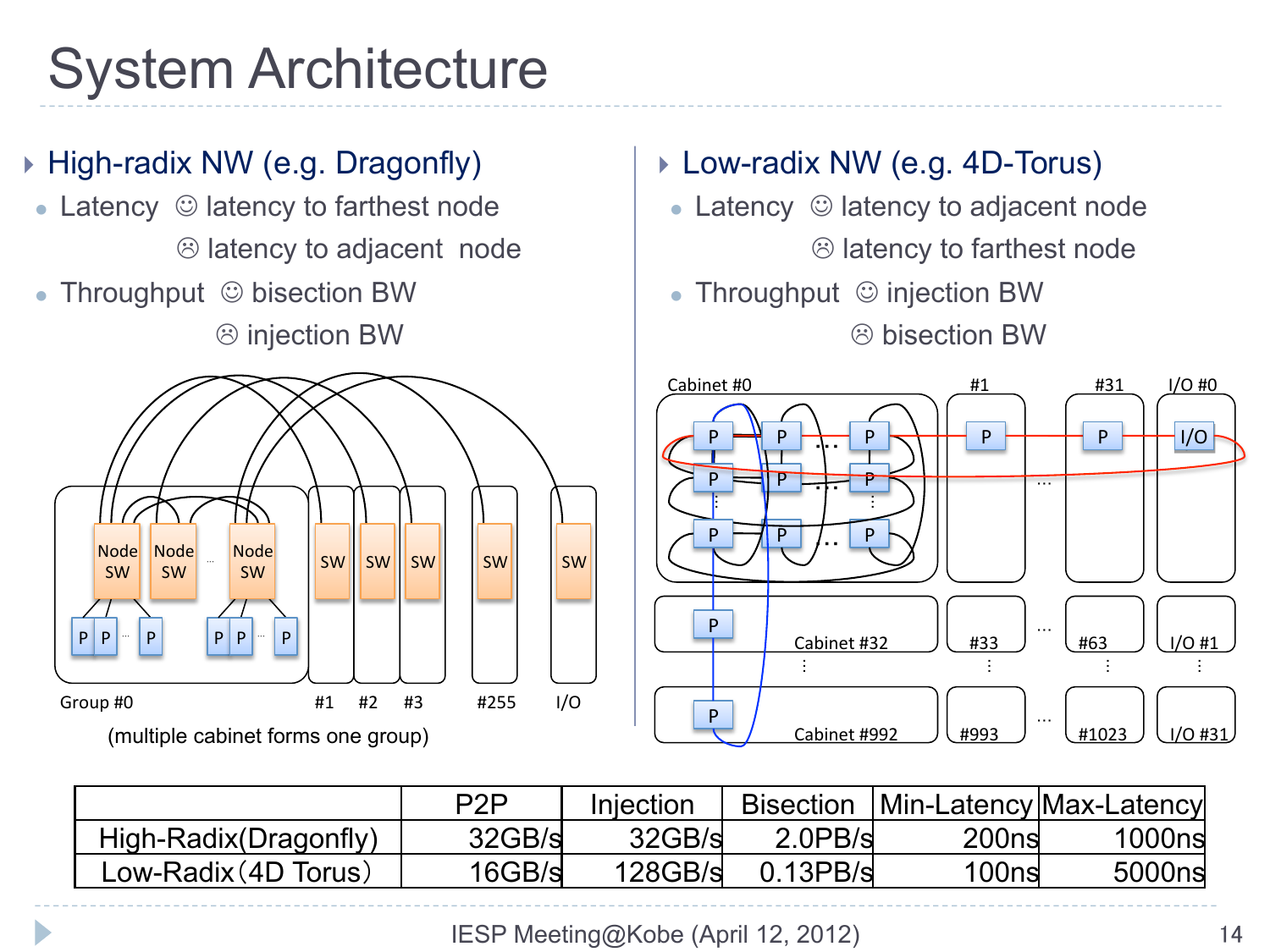### Research Issues

### ▶ Key R&D issues in each system component

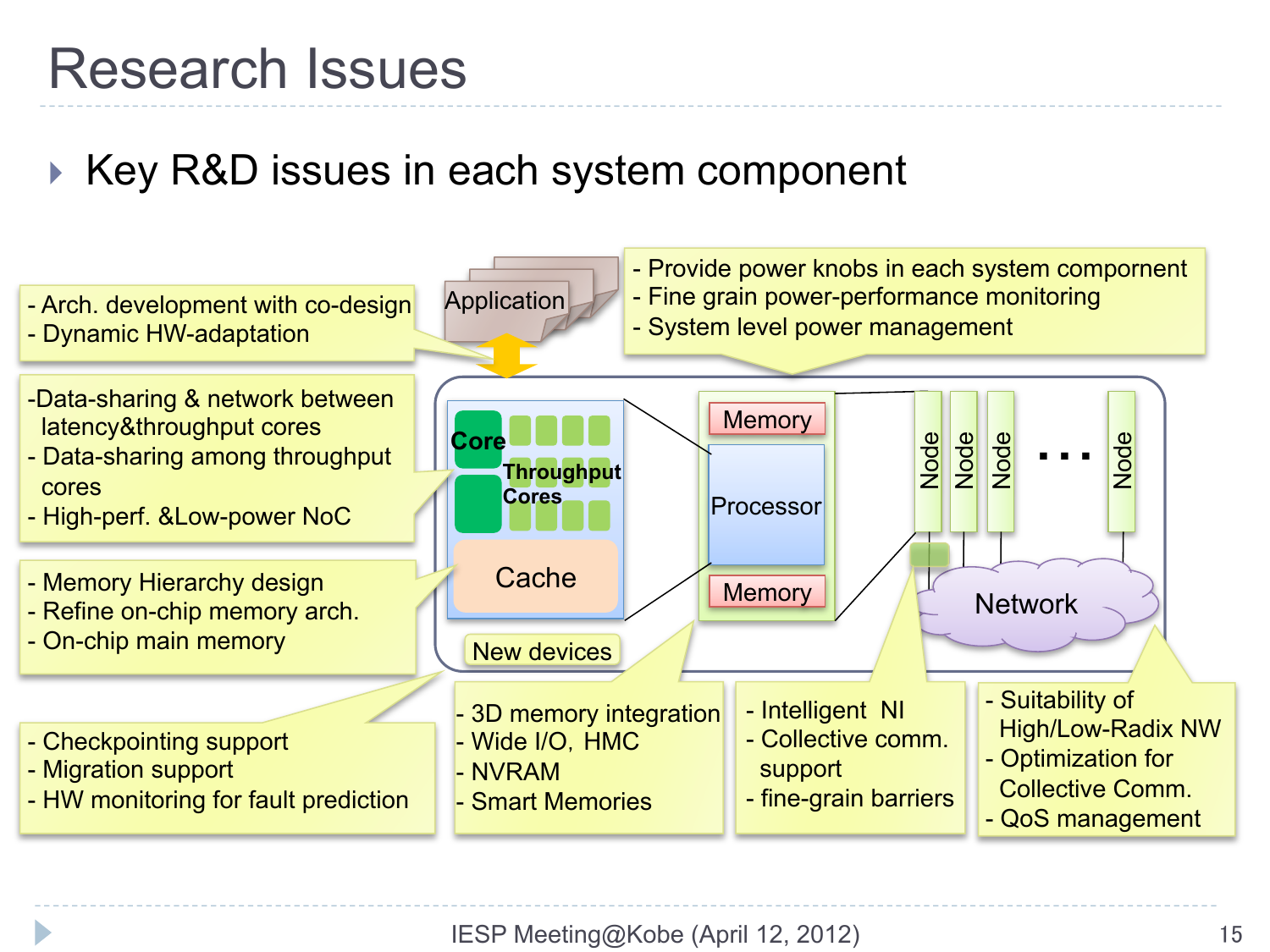### Roadmap of Exascale System Development

### ▶ Timeline towards deployment of Exascale Systems

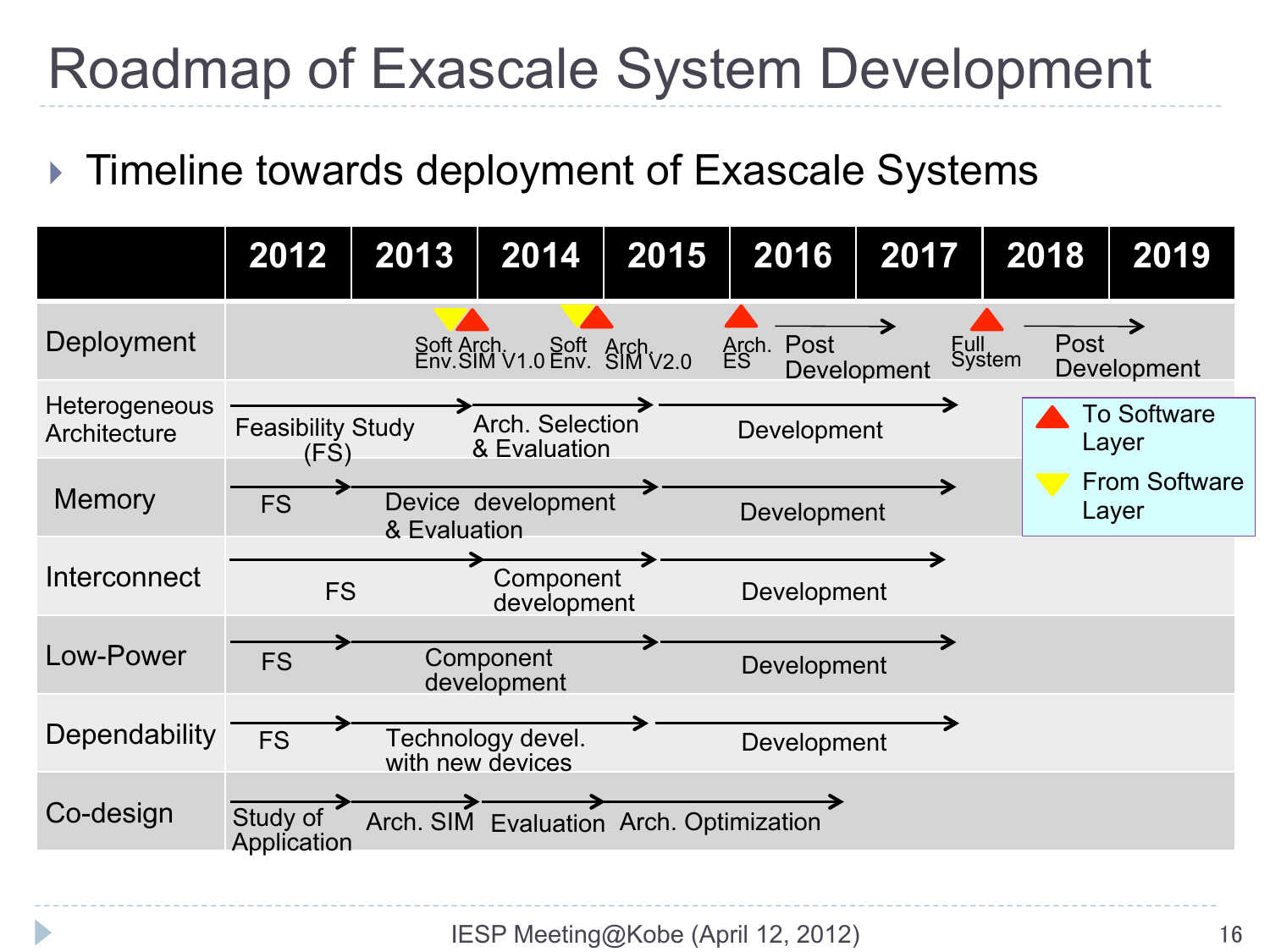# **Summary**

- ▶ Exascale architectures required for future sciences
- ▶ Roadmap towards Exascale systems
	- Performance projection based on technological trends
	- **Technological challenges**
	- } Breaking down of research issues
- ▶ A system image of Exascale systems
- ▶ For science-driven Exascale systems, it is necessary to explore system architecture via HW/SW/Application co-design